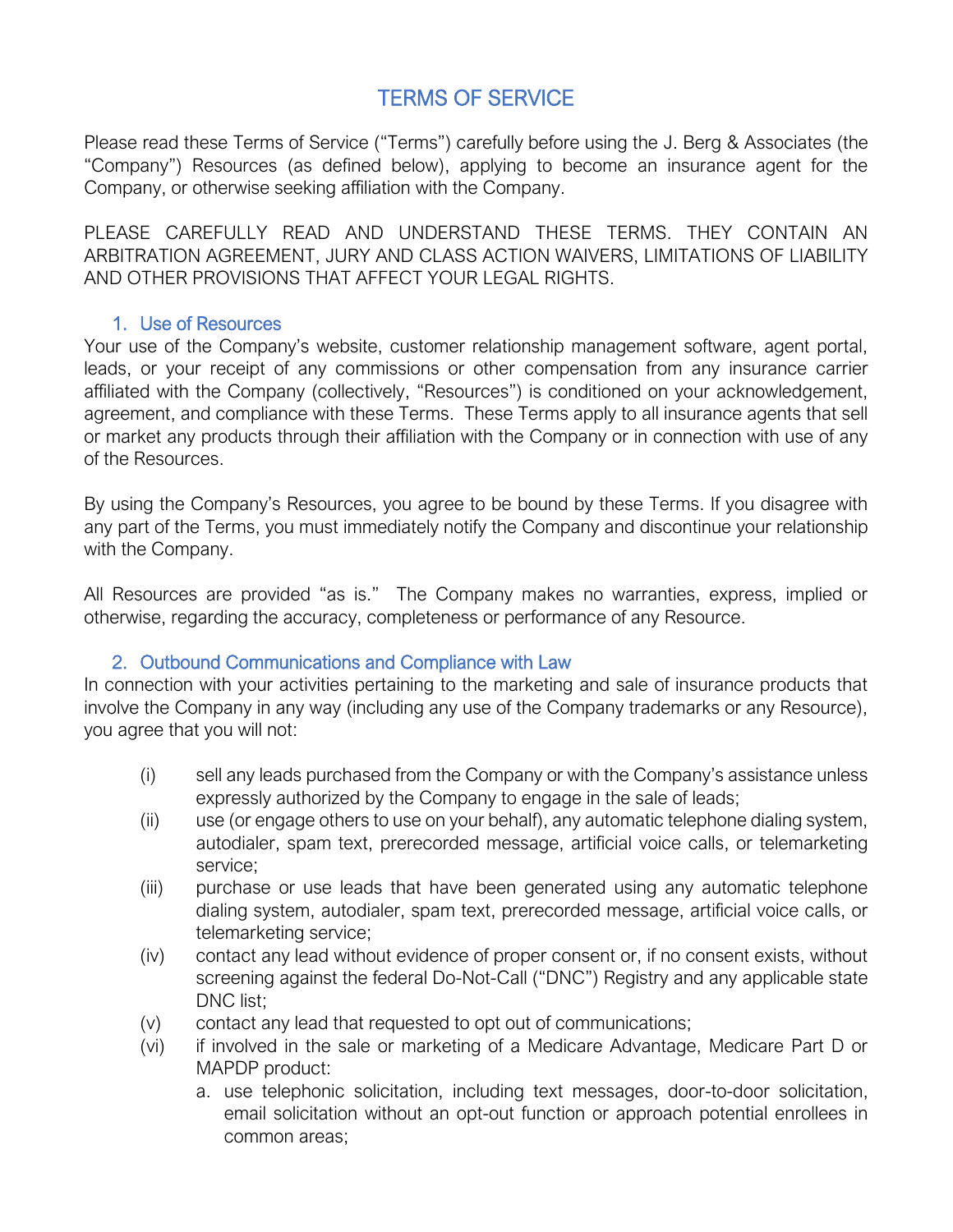- b. call a prospective enrollee who has not given permission to the entity with which you are affiliated to be contacted by a plan or sales agent;
- c. use communications and marketing materials that are inaccurate, misleading, have not been approved by CMS or the applicable carrier if approval is required, or otherwise do not comply with the Medicare marketing guidelines;
- d. fail to obtain an appropriate Scope of Appointment prior to a one-on-one telephonic or in-person marketing appointment; or
- e. enroll a prospective enrollee into a Medicare Advantage plan on an outbound call; or
- (vii) contact leads or use the Resources in any way that violates any federal or state law including, without limitation, marketing laws, the Telephone Consumer Protection Act of 1991 ("TCPA"), the Telemarketing Sales Rule ("TSR"), CAN-SPAM Act, the Health Insurance Portability and Accountability Act ("HIPAA"), the California Consumer Privacy Act ("CCPA"), or to the extent applicable, Medicare laws, regulations and guidance.

## 3. Communication with Agent

As an agent, you authorize the Company to contact you in connection with the sale of insurance products. The Company may contact you by phone, email, text, voicemail, or other methods. You may opt out of communications by communicating to the Company your preference to opt out.

## 4. Independent Contractors

Except for employee agents, the Company's agents are independent contractors of the Company and are not employees of the Company. Non-employee agents have the right to determine the method, manner, and means by which they perform their services. Nothing herein shall be construed to create a partnership, joint venture, or an agency relationship between non-employee contractors and the Company.

## 5. Trademarks

The Company's name and logo, and all related names, logos, product and service names, designs and slogans are trademarks of the Company or its affiliates or licensors. You may not use such marks without the prior written permission of the Company. All other names, logos, product and service names, designs and slogans on the Company's website are the trademarks of their respective owners.

## 6. Indemnification

You agree to defend, indemnify, and hold harmless the Company, its affiliates, licensors and service providers, and its and their respective officers, directors, employees, contractors, agents, licensors, suppliers, successors and assigns from and against any claims, liabilities, damages, judgments, awards, losses, costs, expenses or fees (including reasonable attorneys' fees) arising out of or relating to your violation of these Terms or your use of the Resources, including your violation of law.

## 7. Limitation on Liability

TO THE EXTENT PERMITTED BY APPLICABLE LAW, IN NO EVENT WILL THE COMPANY (OR ITS EMPLOYEES, OFFICERS, DIRECTORS OR AGENTS) BE LIABLE TO YOU FOR ANY CONSEQUENTIAL, EXEMPLARY, INCIDENTAL, SPECIAL OR PUNITIVE DAMAGES ARISING OUT OF OR IN CONNECTION WITH THESE TERMS OR FROM THE USE OF OR INABILITY TO USE